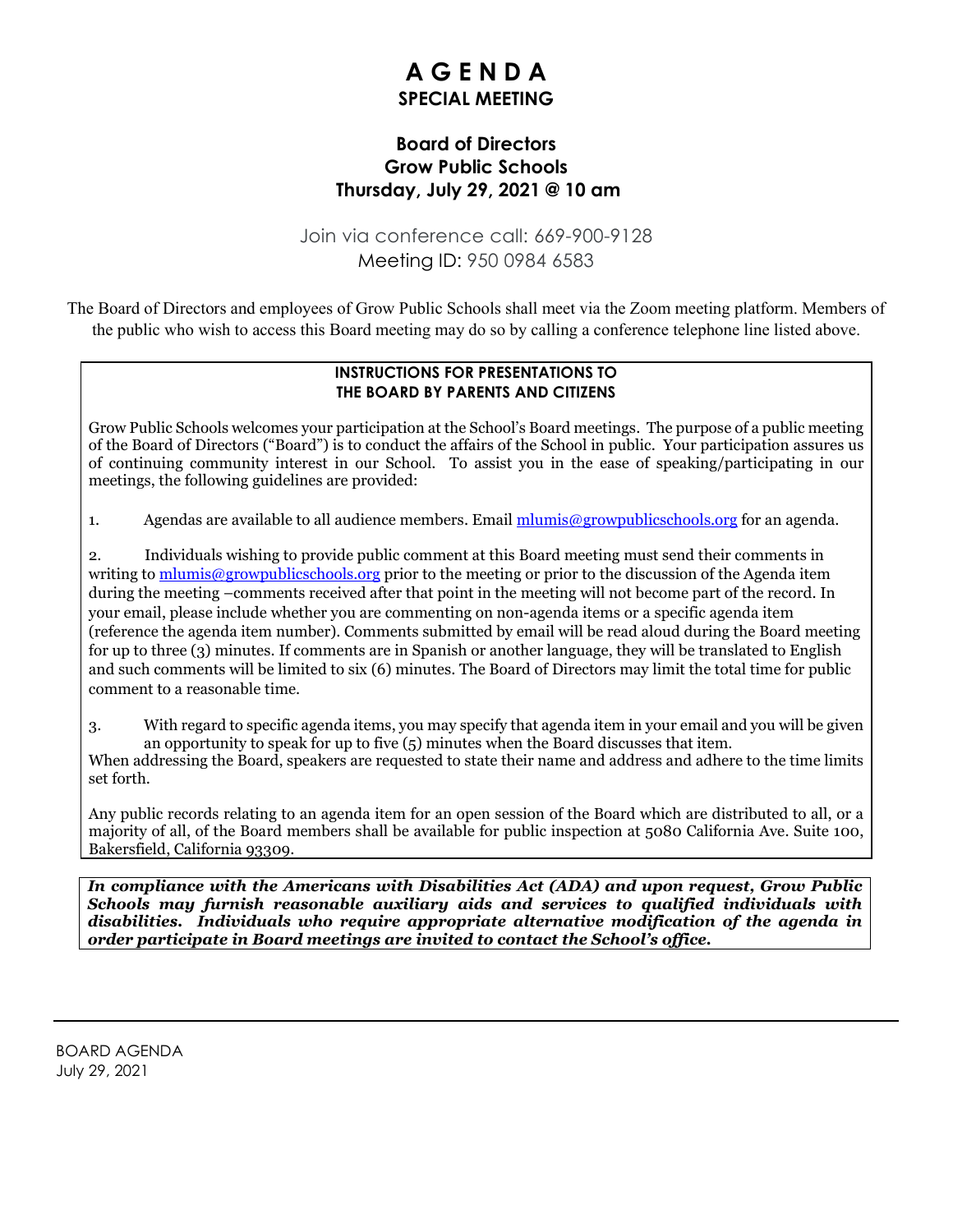## **I. PRELIMINARY**

*A. CALL TO ORDER*

Meeting was called to order by the Board President at \_\_\_\_\_\_\_\_\_\_\_\_\_\_\_\_\_\_\_\_\_\_\_\_\_\_

Present Absent

*B. ROLL CALL*

Mr. Tom Mestmaker **\_\_\_\_\_\_ \_\_\_\_\_\_** Mr. Matt Look **\_\_\_\_\_\_ \_\_\_\_\_\_** Mr. Ernie Unruh **\_\_\_\_\_\_ \_\_\_\_\_\_** Mr. Manuel Pantoja **\_\_\_\_\_\_ \_\_\_\_\_\_** Dr. Jean Fuller

*C. FLAG SALUTE*

## **II. COMMUNICATIONS**

A. *ORAL COMMUNICATIONS:* Non-agenda items: no individual presentation shall be for more than three (3) minutes and the total time for this purpose shall not exceed fifteen (15) minutes. Ordinarily, Board members will not respond to presentations and no action can be taken. However, the Board may give direction to staff following a presentation.

## **III. ITEMS SCHEDULED FOR ACTION** REFERENCE

# 1. Approval of Revised FY21-22 Grow Public Schools Instructional Minutes III-A.1

| It is recommended that the Board approve | Motion: | Action: |
|------------------------------------------|---------|---------|
| Agenda Item III-A.1.                     | Second: | Vote:   |

## 2. Approval of Colombo Contract for GA Shafter Shade Structure III-A.2

The California Department of Education (CDE) has approved the use of In-Person Instruction (IPI) and Elementary and Secondary Emergency Relief (ESSER) funding for the installation of six shade canopy structures on the Grow Academy Shafter campus.

| It is recommended that the Board approve | Motion:<br>Action: |
|------------------------------------------|--------------------|
| Agenda Item III-A.2.                     | Vote:<br>Second:   |

BOARD AGENDA July 29, 2021